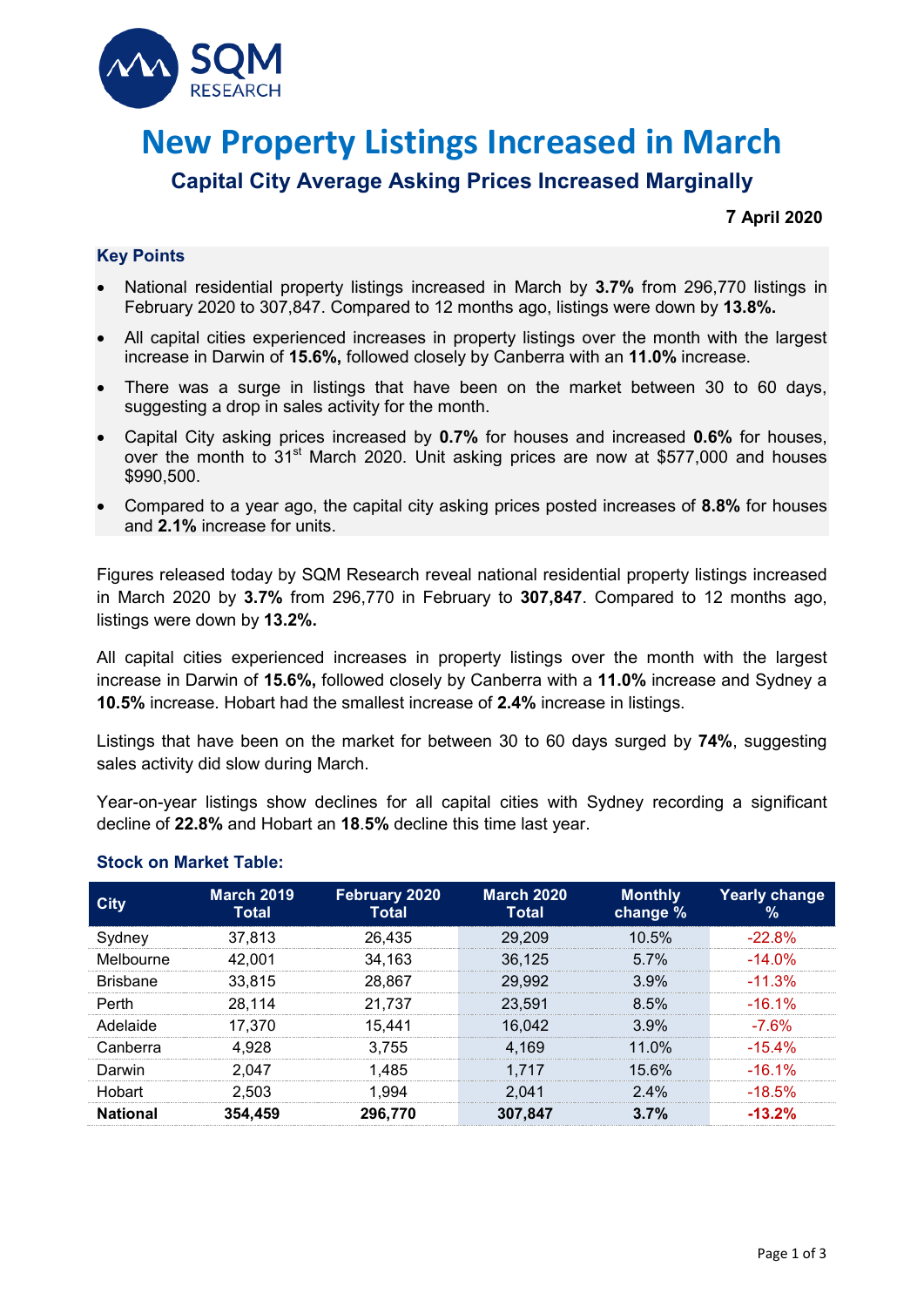

Louis Christopher, Managing Director of SQM Research said, **"Residential property listings are starting to increase and accumulate. I note the surge of stock that has been on the market between 30 and 60 days. This may reflect the start of a capital city housing market downturn due to the health and economic impact of COVID-19. I also note though the rise in asking prices for the month, so quite a number of vendors have not really adjusted their pricing expectations as yet."**

#### **March 2020 City < 30 days 30-60 days 60-90 days 90-180 days > 180 days Total Listings Sydney 15,039 3,985 1,091 3,187 5,907 29,209 Melbourne 16,203 5,280 1,369 5,701 7,572 36,125 Brisbane 8,920 5,362 2,264 5,466 7,980 29,992 Perth 5,704 3,593 1,648 4,394 8,252 23,591 Adelaide 5,033 2,378 1,056 3,045 4,530 16,042 Canberra 1,612 567 153 619 1,218 4,169 Darwin 183 141 73 164 1,156 1,717 Hobart 650 305 116 347 623 2,041 National 75,900 35,583 15,224 51,792 129,348 307,847**

### **Days on Market Tables:**

| <b>February 2020</b> |           |            |            |             |              |                       |  |  |
|----------------------|-----------|------------|------------|-------------|--------------|-----------------------|--|--|
| City                 | $30$ days | 30-60 days | 60-90 days | 90-180 days | $> 180$ days | <b>Total Listings</b> |  |  |
| Sydney               | 13.450    | 1.792      | 1.201      | 4.241       | 5.751        | 26.435                |  |  |
| <b>Melbourne</b>     | 15.802    | 2.111      | 2.109      | 6.561       | 7,580        | 34.163                |  |  |
| <b>Brisbane</b>      | 8.140     | 3,352      | 2.615      | 6.798       | 7,962        | 28.867                |  |  |
| <b>Perth</b>         | 5.504     | 2,219      | 2.076      | 4.572       | 7,366        | 21.737                |  |  |
| Adelaide             | 4.511     | 1,682      | 1.595      | 3.211       | 4,442        | 15.441                |  |  |
| <b>Canberra</b>      | .339      | 244        | 184        | 809         | 1.179        | 3.755                 |  |  |
| Darwin               | 173       | 75         | 47         | 175         | 1,015        | 1.485                 |  |  |
| <b>Hobart</b>        | 605       | 173        | 268        | 306         | 642          | 1.994                 |  |  |
| <b>National</b>      | 72.151    | 20.411     | 22.261     | 55.716      | 126.231      | 296,770               |  |  |

#### **March 2019 City < 30 days 30-60 days 60-90 days 90-180 days > 180 days Total Listings Sydney 12,752 6,464 2,201 7,424 8,972 37,813 Melbourne 13,826 6,471 2,365 10,079 9,260 42,001 Brisbane 8,087 6,218 3,306 7,589 8,615 33,815 Perth 6,484 4,306 2,475 6,269 8,580 28,114 Adelaide 5,168 2,710 1,337 3,508 4,647 17,370 Canberra 1,607 841 352 1,113 1,015 4,928 Darwin 208 160 111 249 1,319 2,047 Hobart 659 336 233 571 704 2,503 National 73,470 42,711 22,722 73,812 141,744 354,459**

## **Asking Prices**

Capital City asking prices increased by **0.7%** for houses and increased **0.6%** for houses, over the month to **31st March 2020**. Unit asking prices are now at \$577,000 and houses \$990,500.

Compared to a year ago, the capital city asking prices posted increases of **8.8%** for houses and **2.1%** increase for units.

Over the month, most capital cities recorded asking price increases, with Darwin and Hobart both recording the highest increases for houses of **3.1%**. Highest price increase in units was Sydney and Perth with **0.8%** increase.